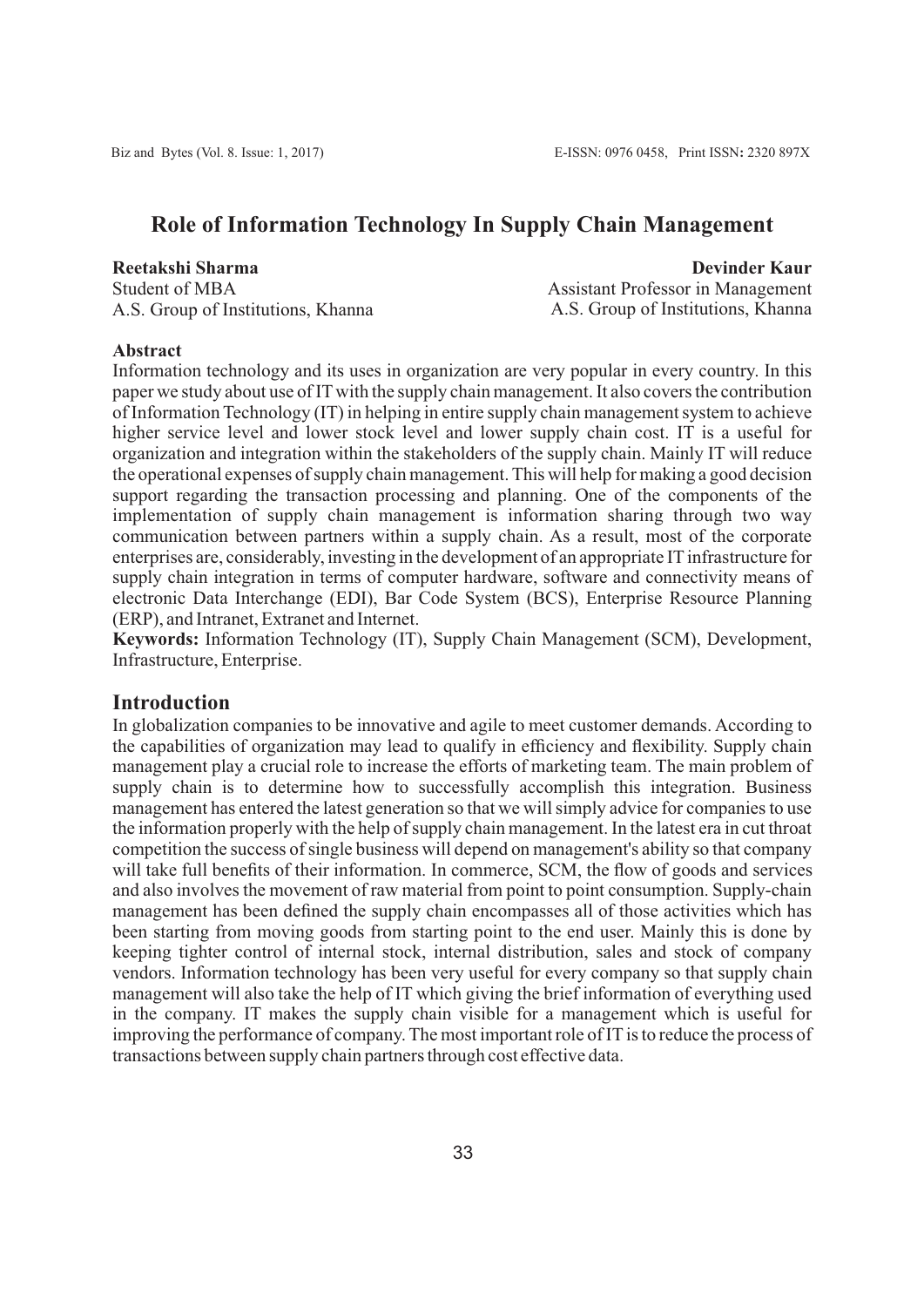# **Objectives**

- · To understand about the role of information technology in supply chain management.
- To understand about the procedure of information technology.
- To know the benefits of IT in supply chain management.

## **Review Of literature**

Mishra Kumar Rohit(September 25, 2006) said that world is shrinking day by day with advancement of technology. Customers' expectations are also increasing and companies are prone to more and more uncertain environment. Companies will find that their conventional supply chain integration will have to be expanded beyond their peripheries. The strategic and technological innovations in supply chain will impact on how organizations buy and sell in the future.

In July 2008 article of research gate said that the use of IT for SCM purposes was studied by dividing the use of IT into three categories, 1) transaction processing, 2) supply chain planning and collaboration, and 3) order tracking and delivery coordination. Further, the drivers behind these different IT use types were examined. Based on the empirical data collected for this study, the three IT use categories proposed represent well the roles that IT plays in SCM. In addition to clarifying this widely discussed topic, the categorization provides a basis for further research on the use of IT in SCM.

# **Research Methodology**

The research paper is mainly based upon the secondary data. Data is collected from related journals, books & newspapers. Mainly data will analyze to know about the changing behavior of consumer in society.

# **Role of ITIn Supply Chain Management**

In today's modern era IT will play an important role in every sector mainly in supply chain management. IT will uses in many different sectors like transaction execution, collaboration and coordination and decision support. With the help of IT companies can create better visibility performance of supply chain, which will gives us to more control over business and also stay ahead of the competition than other companies. IT will help to enable your business to operate more efficiently, help to reduce many different operational expenses. Additionally, through a more stable and efficient supply chain, you can greatly enhance customer satisfaction and retention. Here are just a few ways to integrate modern technologies into your business model and improve your supply chain management.

## **Shipping And Tracking**

With the help of latest technologies and internet based software companies can create simple supply process and decreasing the shipping problems. Software like flash view giving us option to relating all aspects of their supply chain in one place. The software will allow us to digitalize our all data like inventory, tracking option, electronic invoices etc. With the help of IT in supply chain management we can easily reduce the time spent shipping, receiving, tracking and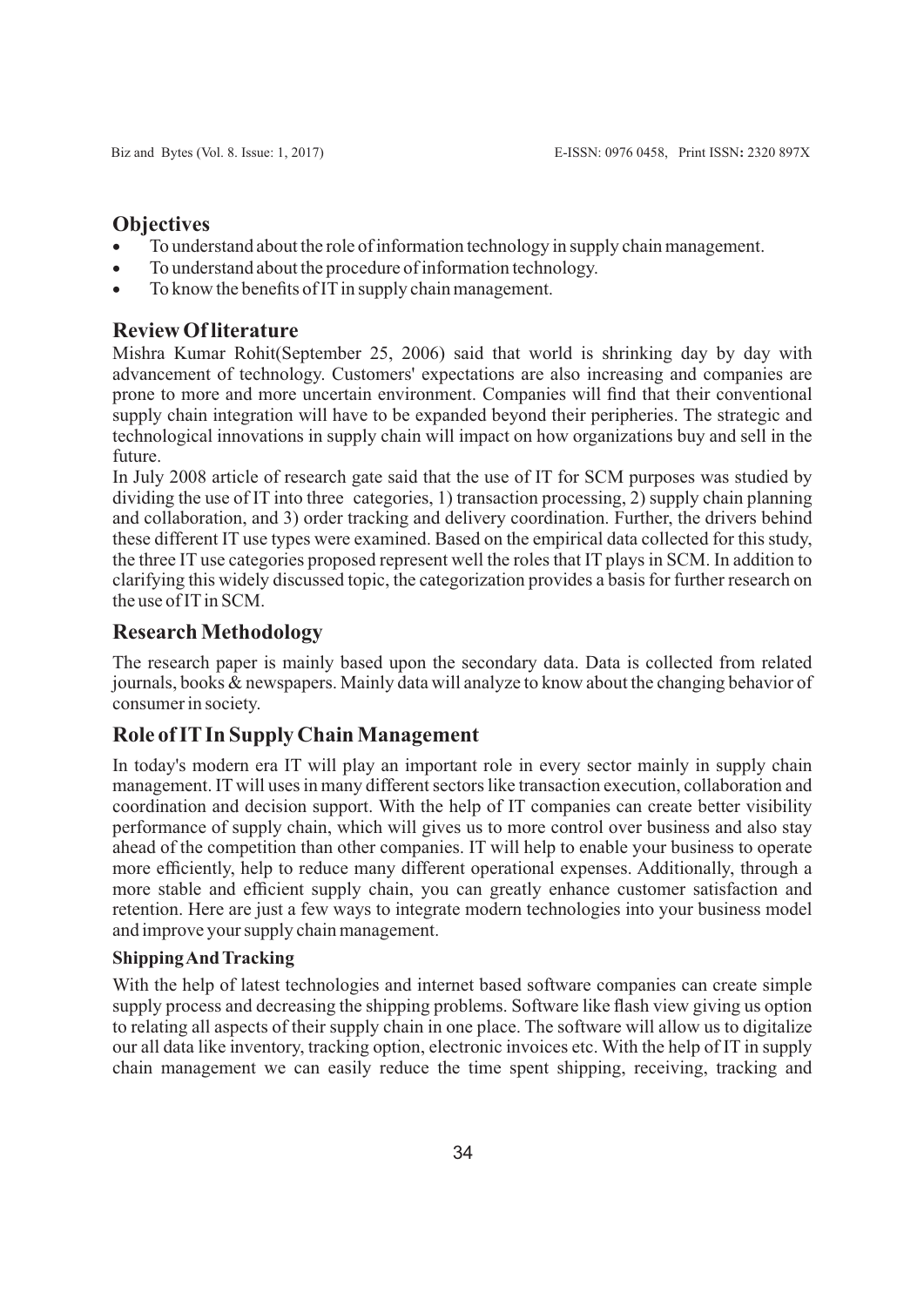compiling order data, which will easily save the company's time and money. Flash views will easily giving the good experience to the customer with the ability to track their order status. If we talking about these days having technology like flash view is helpful for the company as well as consumer also.

#### **Use Of Social Media**

Asocial networking site is a famous tool for every enterprise to increase their company's share in the market. Over 288 million Twitter users and 1.23 billion Facebook users, it is a huge amount in which company gain visibility will improved quickly. Over 70 percent of all 400 companies depend upon the social media for their products marketing. According to social media companies will prepare their marketing strategy and supply chain management. With the help of social media company's can easily communicate with the customers, increase the visibility of your company, know about the demand of the customers, prepare cost effective products, reduce other expenses so that company will easily enhance their overall productivity. With the help of social media companies will easily interact with the customers, know their feedback, give their delivery schedule about their products different updates also.

#### **Simplify Your Supply Chain**

With the help of IT company will easily simplify their supply chain because through technology they will easily collect the data like delivery schedule, weather forecasting so that the company will not face any type of loss from customers. Mainly companies will take the help of IT to select their delivery area so that the customer does not face any difficulty to collect their order. They will easily collect their order time or before time. If we talking about companies production the company will always select that area which will consumed less time to provide raw material so that company will easily manage their supply chain at the time of production as well as delivered finished goods.

## **Limitations**

**Traceability:** recent events like food safety with India's fast food suppliers like KFC, Dominos, Pizza hut suppliers has does not have proper equipment to trace the order by customers. Similar to supply chain visibility, global and complex supply chains make it very difficult to quickly and efficiently trace materials back through the supply chain.

**Complexity:** When any company will going for reduce the cost supply chains can become very complex, creating an intricate web of global third parties when company will attempting to track and control supply chain in that case the complexity is very challenging, creating many other problems also.

**Supplier Performance:** Suppliers are freeze on costs and tight delivery times so that they does not reduce the cost of raw materials which was not good for companies. In that case company does not fulfill the demand according to the demand. Sometime supplier performance will also affects the supply chain management.

**Natural Disasters (e.g. extreme weather, earthquakes, floods):** There is also a little bit confusion about the weather patterns and weather events because of global warming. Natural disasters like typhoons, floods, earthquakes, volcanoes had creating a negative impact on location as well as duration also. It will create a problem for the company as well as customers also.